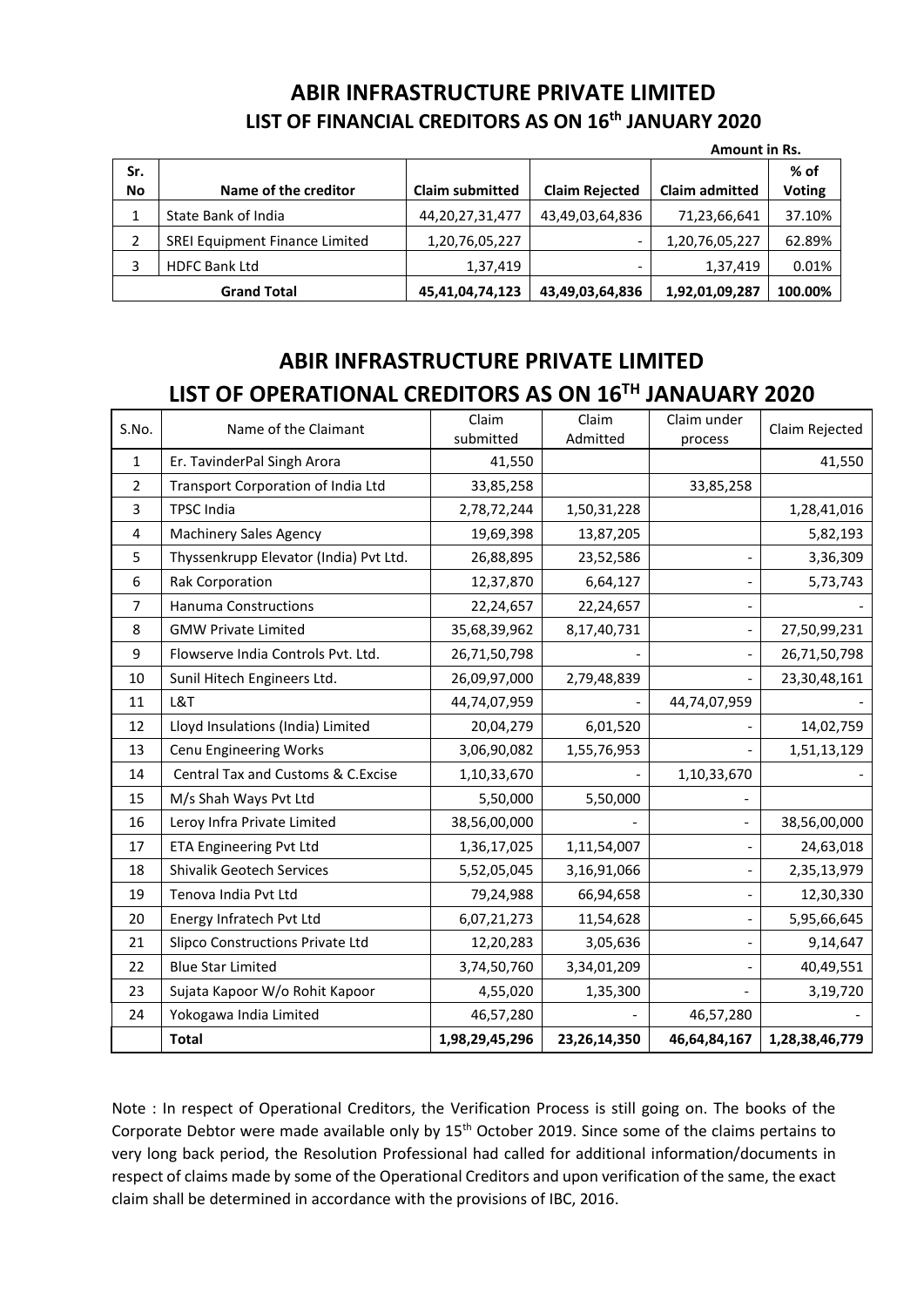## **ABIR INFRASTRUCTURE PRIVATE LIMITED**

## **LIST OF CLAIMS MADE BY EMPLOYEES/WORKMEN AS ON 16TH JANUARY 2020**

|       | Amount in Rs.                    |                  |
|-------|----------------------------------|------------------|
| S.No. | <b>Name of the Claimant</b>      | Claim            |
|       |                                  | <b>Submitted</b> |
| 1     | Guru                             | 1,13,475         |
| 2     | Anka Babu Vinnakota              | 16,44,754        |
| 3     | <b>Utpal Kumar Burman</b>        | 14,89,974        |
| 4     | <b>Arun Mathur</b>               | 41,96,028        |
| 5     | D. Gopal Krishna                 | 1,12,497         |
| 6     | <b>Gullapalli Sreenivasa Rao</b> | 6,30,800         |
| 7     | <b>Thuvvara Dayakar</b>          | 13,21,325        |
| 8     | S.Sudhakar                       | 15,17,383        |
| 9     | <b>K.Shiva Prasad</b>            | 7,91,370         |
| 10    | Ajay Kumar Sinha                 | 1,69,145         |
| 11    | <b>Praveen Kumar Mathur</b>      | 16,18,706        |
| 12    | S.A. Swamy                       | 6,43,074         |
| 13    | <b>Yerram Shetty Suresh</b>      | 8,00,000         |
| 14    | Pakki Laxmi Narasimham           | 22,77,761        |
| 15    | Maddali Venkata Ramesh           | 31,23,905        |
| 16    | <b>Suman Kumar</b>               | 3,48,181         |
| 17    | <b>Hemant Kumar Minz</b>         | 2,42,313         |
| 18    | L.Naga Prashanth                 | 5,34,347         |
| 19    | <b>K.K.V. Ramanamurty</b>        | 11,79,655        |
| 20    | Pati Nageswara Rao               | 7,84,951         |
| 21    | <b>Mallikeswarapu Naresh</b>     | 1,13,705         |
| 22    | K.Balachandra                    | 19,33,050        |
| 23    | M.Vidyadhar                      | 6,33,339         |
| 24    | Ramalingeshwara Rao Guntupalli   | 5,26,734         |
| 25    | <b>Polana Sudheer</b>            | 2,33,164         |
| 26    | Shahansha Alam                   | 29,40,857        |
| 27    | K.V. Venkateswara Rao            | 4,65,661         |
| 28    | S. Subramanyam Naidu             | 4,62,673         |
| 29    | Manoj Kumar Yadav                | 3,44,946         |
| 30    | S. Laxman Rao                    | 4,46,712         |
| 31    | M Mohan Rao                      | 1,42,297         |
| 32    | <b>Amit Mitra</b>                | 3,28,771         |
| 33    | <b>Ashu Kant Tyagi</b>           | 3,55,084         |
| 34    | M. Seetaramaih                   | 2,18,217         |
| 35    | Neelam Satyanarayana             | 3,02,450         |
| 36    | <b>Rahul Saxena</b>              | 1,99,904         |
| 37    | <b>Manya Anand Kumar</b>         | 2,44,257         |
| 38    | <b>Rakesh Kumar</b>              | 7,69,543         |
| 39    | <b>Dharmendra Kumar Singh</b>    | 25,24,991        |
| 40    | N. Murali Krishna                | 13,05,471        |
| 41    | <b>K Palanichamy</b>             | 6,32,554         |
| 42    | Himanshu Rana                    | 1,16,971         |
| 43    | <b>Rakesh Kumar Suman</b>        | 12,03,428        |
| 44    | K. Madhukar                      | 1,78,111         |
| 45    | <b>Shekhar Kumar Jha</b>         | 3,39,635         |
| 46    | Puvvada Venubabu                 | 77,339           |